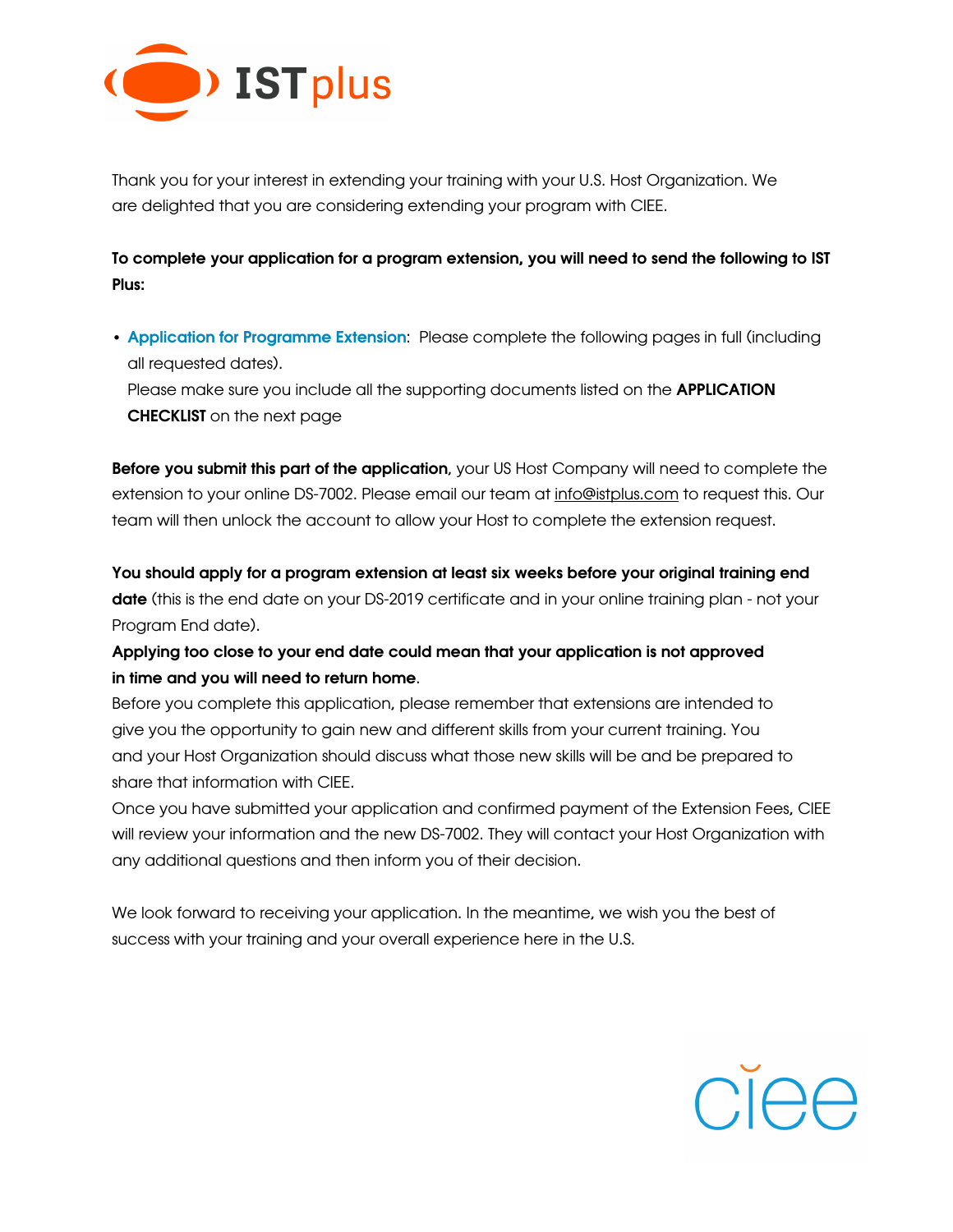

Applicant First Name: Applicant Last Name: Applicant Last Name:

| <b>APPLICATION CHECKLIST</b> (Application is not complete without each of the following)                                                         |
|--------------------------------------------------------------------------------------------------------------------------------------------------|
| $\Box$ Copy of current DS-2019 Form                                                                                                              |
| $\Box$ Copy of J-1 Visa                                                                                                                          |
| $\Box$ Copy of valid passport                                                                                                                    |
| $\Box$ Application for Program Extension (page 3-6 of this document)                                                                             |
| $\Box$ Academic Endorsement for Extension (current students only - see page 6 of this document)                                                  |
| Applicant Declaration for Extension of Program (see page 6 of this document)                                                                     |
| Fee Disclosure Form                                                                                                                              |
| New DS-7002 Training/Internship Placement Plan - Extension Version (to be completed through the CIEE Exchange Programs Online portal)<br>$\perp$ |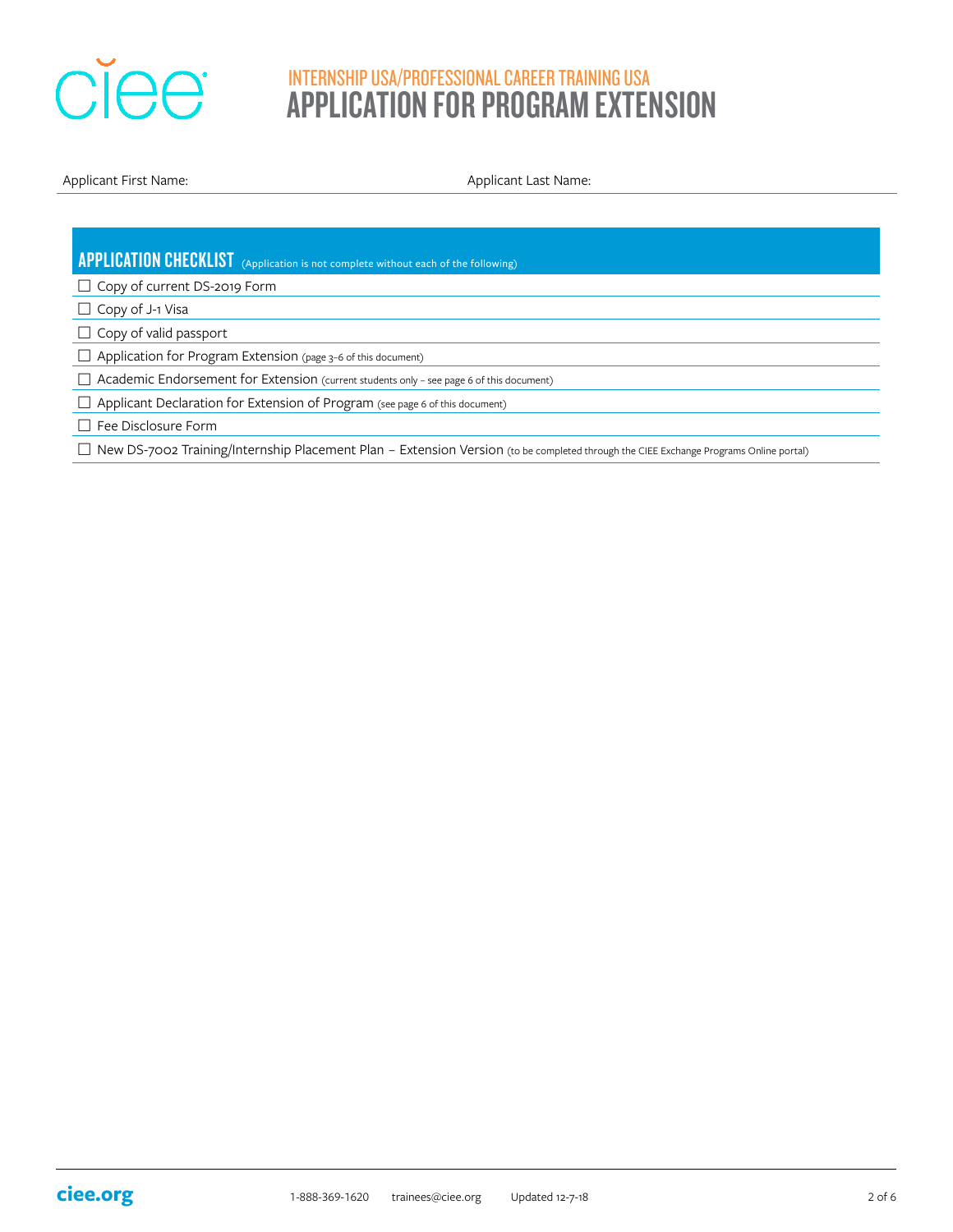

Applicant First Name: Applicant Last Name:

| <b>PROGRAM/APPLICANT INFORMATION</b>                                                                                                                                                                                                                                                                        |                                                                                  |  |  |  |  |  |  |
|-------------------------------------------------------------------------------------------------------------------------------------------------------------------------------------------------------------------------------------------------------------------------------------------------------------|----------------------------------------------------------------------------------|--|--|--|--|--|--|
| Last Name:                                                                                                                                                                                                                                                                                                  | Middle Name:                                                                     |  |  |  |  |  |  |
| First Name:                                                                                                                                                                                                                                                                                                 |                                                                                  |  |  |  |  |  |  |
| □ Internship USA<br>Which program are you participating in?:                                                                                                                                                                                                                                                | □ Professional Career Training USA                                               |  |  |  |  |  |  |
| Passport Expiration Date (mm/dd/yyyy):                                                                                                                                                                                                                                                                      |                                                                                  |  |  |  |  |  |  |
| Passport Number:                                                                                                                                                                                                                                                                                            |                                                                                  |  |  |  |  |  |  |
| DS-2019 Number:                                                                                                                                                                                                                                                                                             |                                                                                  |  |  |  |  |  |  |
|                                                                                                                                                                                                                                                                                                             |                                                                                  |  |  |  |  |  |  |
| <b>APPLICANT SECTION</b>                                                                                                                                                                                                                                                                                    |                                                                                  |  |  |  |  |  |  |
| Original DS-2019 Start Date (mm/dd/yyyy):                                                                                                                                                                                                                                                                   |                                                                                  |  |  |  |  |  |  |
| Original DS-2019 End Date (mm/dd/yyyy):                                                                                                                                                                                                                                                                     |                                                                                  |  |  |  |  |  |  |
| Extension DS-2019 Start Date (mm/dd/yyyy):                                                                                                                                                                                                                                                                  | Must be the day following the original program DS-2019 end date as listed above. |  |  |  |  |  |  |
| Extension DS-2019 End Date (mm/dd/yyyy):                                                                                                                                                                                                                                                                    |                                                                                  |  |  |  |  |  |  |
| Date of Return to Home Country (mm/dd/yyyy):                                                                                                                                                                                                                                                                | Must be no more than 30 days after Extension DS-2019 end date as listed above.   |  |  |  |  |  |  |
|                                                                                                                                                                                                                                                                                                             |                                                                                  |  |  |  |  |  |  |
| <b>ACADEMIC ENDORSEMENT AND PROOF OF STUDENT STATUS</b> (For current students ONLY)                                                                                                                                                                                                                         |                                                                                  |  |  |  |  |  |  |
| This section must be completed by an Academic Advisor, Placement Officer, Counselor, or Department Head from your academic institution.<br>If your academic institution will not sign the form, you must attach a signed letter on the academic institution's letterhead verifying the same<br>information. |                                                                                  |  |  |  |  |  |  |
| Note to Academic Representative: Please complete in English and do not use abbreviations.                                                                                                                                                                                                                   |                                                                                  |  |  |  |  |  |  |
| Name:                                                                                                                                                                                                                                                                                                       |                                                                                  |  |  |  |  |  |  |
| Title:                                                                                                                                                                                                                                                                                                      |                                                                                  |  |  |  |  |  |  |
| Telephone:                                                                                                                                                                                                                                                                                                  |                                                                                  |  |  |  |  |  |  |
| Email:                                                                                                                                                                                                                                                                                                      |                                                                                  |  |  |  |  |  |  |
| Name of Academic Institution:                                                                                                                                                                                                                                                                               |                                                                                  |  |  |  |  |  |  |
| Website:                                                                                                                                                                                                                                                                                                    |                                                                                  |  |  |  |  |  |  |
| I certify that                                                                                                                                                                                                                                                                                              | may extend his/her Internship program for an additional<br>months.               |  |  |  |  |  |  |
| His/her academic coursework will resume on                                                                                                                                                                                                                                                                  | (mm/dd/yyyy).                                                                    |  |  |  |  |  |  |

Signature:

Academic emblem or seal:

\*If the Intern has graduated since the original program start, please attach a copy of the diploma.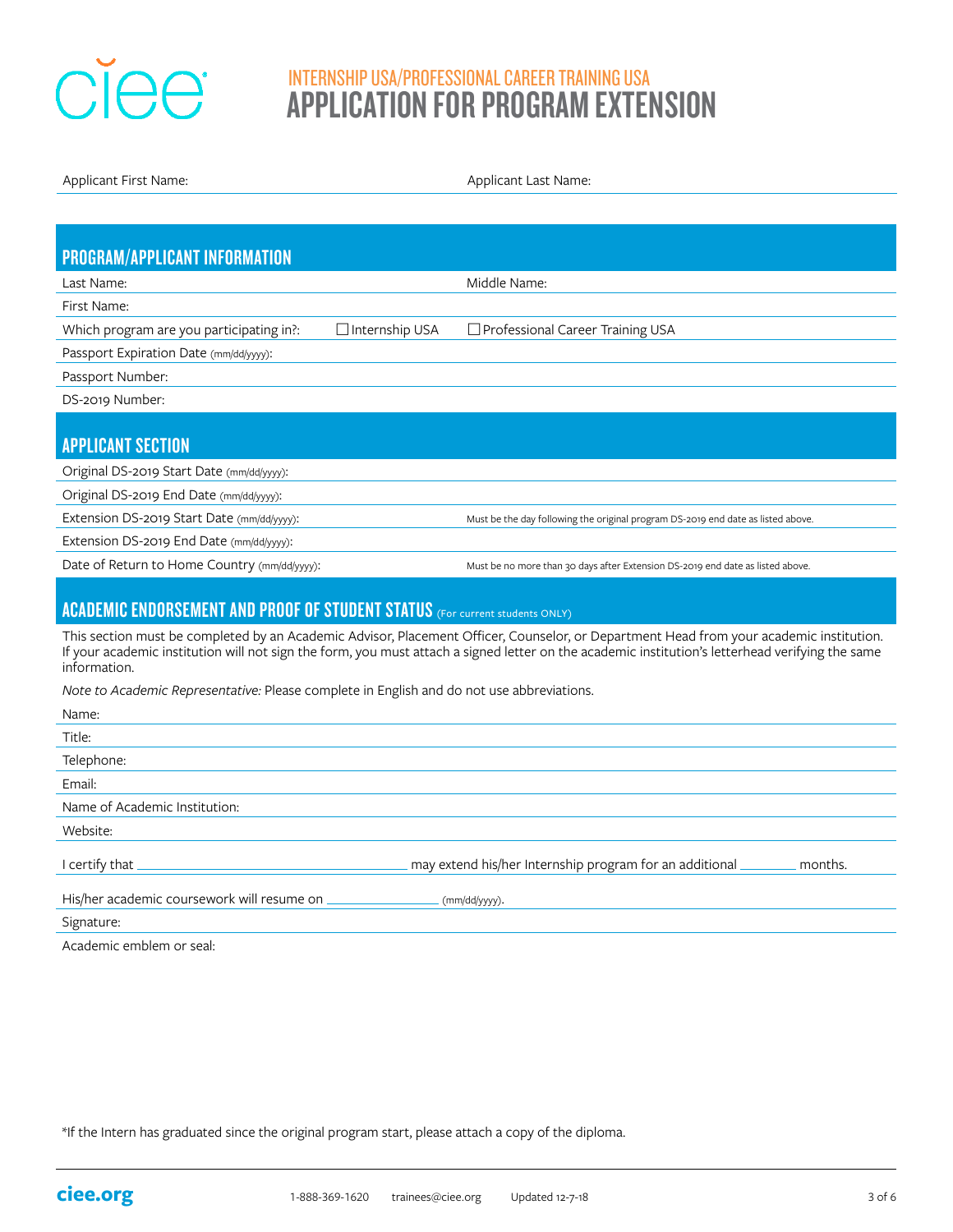# **Ciee**

## INTERNSHIP USA/PROFESSIONAL CAREER TRAINING USA APPLICATION FOR PROGRAM EXTENSION

Applicant First Name: Applicant Last Name: Applicant Last Name:

|                                | FEE DISCLOSURE (fees that will be collected by the CIEE International Representative, CIEE or the U.S. Government) |                   |                                     |                                                                                                                    |
|--------------------------------|--------------------------------------------------------------------------------------------------------------------|-------------------|-------------------------------------|--------------------------------------------------------------------------------------------------------------------|
| Fee                            |                                                                                                                    | <b>Amount</b>     | (Please specify currency: UK Pounds | <b>Inclusions</b>                                                                                                  |
| <b>Program</b> fee             | Internship USA                                                                                                     |                   | Professional Career Training USA    | - Application fee                                                                                                  |
|                                | 600<br>1 month:                                                                                                    | 1 month:          | 730                                 | - Agent support pre-departure                                                                                      |
|                                | 600<br>2 months:                                                                                                   | 2 months:         | 730                                 | - U.S. Sponsor support                                                                                             |
|                                | 600<br>3 months:                                                                                                   | 3 months:         | 730                                 | - Orientation                                                                                                      |
|                                | 670<br>4 months:                                                                                                   | 4 months:         | 800                                 | - Insurance Plan                                                                                                   |
|                                | 5 months:<br>720                                                                                                   | 5 months:         | 860                                 | (for policy details visit www.ciee.org/insurance)                                                                  |
|                                | 6 months:<br>770                                                                                                   | 6 months:         | 920                                 | - Screening for program                                                                                            |
|                                | 7 months:<br>820                                                                                                   | 7 months:         | 960                                 | - Administrative costs                                                                                             |
|                                | 8 months:<br>870                                                                                                   | 8 months:         | 1020                                |                                                                                                                    |
|                                | 9 months:<br>920                                                                                                   | 9 months:         | 1090                                |                                                                                                                    |
|                                | 10 months: $970$                                                                                                   | 10 months: 1170   |                                     |                                                                                                                    |
|                                | 11 months: 1020                                                                                                    | 11 months:        | 1250                                |                                                                                                                    |
|                                | 12 months: 1070                                                                                                    | 12 months: 1310   |                                     |                                                                                                                    |
|                                | 13 months:<br>N/A                                                                                                  | 13 months: 1370   |                                     |                                                                                                                    |
|                                | 14 months: $N/A$                                                                                                   | 14 months: $1430$ |                                     |                                                                                                                    |
|                                |                                                                                                                    | 15 months: 1490   |                                     |                                                                                                                    |
|                                |                                                                                                                    | 16 months: 1540   |                                     |                                                                                                                    |
|                                |                                                                                                                    | 17 months: 1610   |                                     |                                                                                                                    |
|                                |                                                                                                                    | 18 months: 1670   |                                     |                                                                                                                    |
|                                |                                                                                                                    | 19 months: $N/A$  |                                     |                                                                                                                    |
|                                |                                                                                                                    | 20 months: $N/A$  |                                     |                                                                                                                    |
| <b>SEVIS fee</b>               |                                                                                                                    |                   | <b>NOT REQUIRED</b>                 | - U.S. government administrative cost                                                                              |
| Visa interview fee             |                                                                                                                    |                   | N/A                                 | - U.S. government administrative cost                                                                              |
| <b>Promotion</b>               |                                                                                                                    |                   | N/A                                 | - Discount                                                                                                         |
| <b>Placement fee</b>           |                                                                                                                    |                   | N/A                                 | - All costs related to finding a placement                                                                         |
| <b>Expedite fee</b>            |                                                                                                                    |                   | N/A                                 | - Expedited forms and/or application review                                                                        |
| <b>Other services</b>          |                                                                                                                    |                   | N/A                                 |                                                                                                                    |
|                                | <b>Total fees</b> (excluding airfare, housing, & transportation)                                                   |                   | N/A                                 |                                                                                                                    |
| <b>Flight</b> (estimated cost) |                                                                                                                    |                   | N/A                                 | - Round-trip airfare (this is the typical cost -<br>actual price will depend on destination and<br>dates selected) |
| <b>Housing fee</b>             |                                                                                                                    |                   | N/A                                 | - This is the typical cost - actual price will<br>depend on location                                               |
| <b>Transportation fee</b>      |                                                                                                                    |                   | N/A                                 | - This is the typical cost - actual price will                                                                     |

depend on location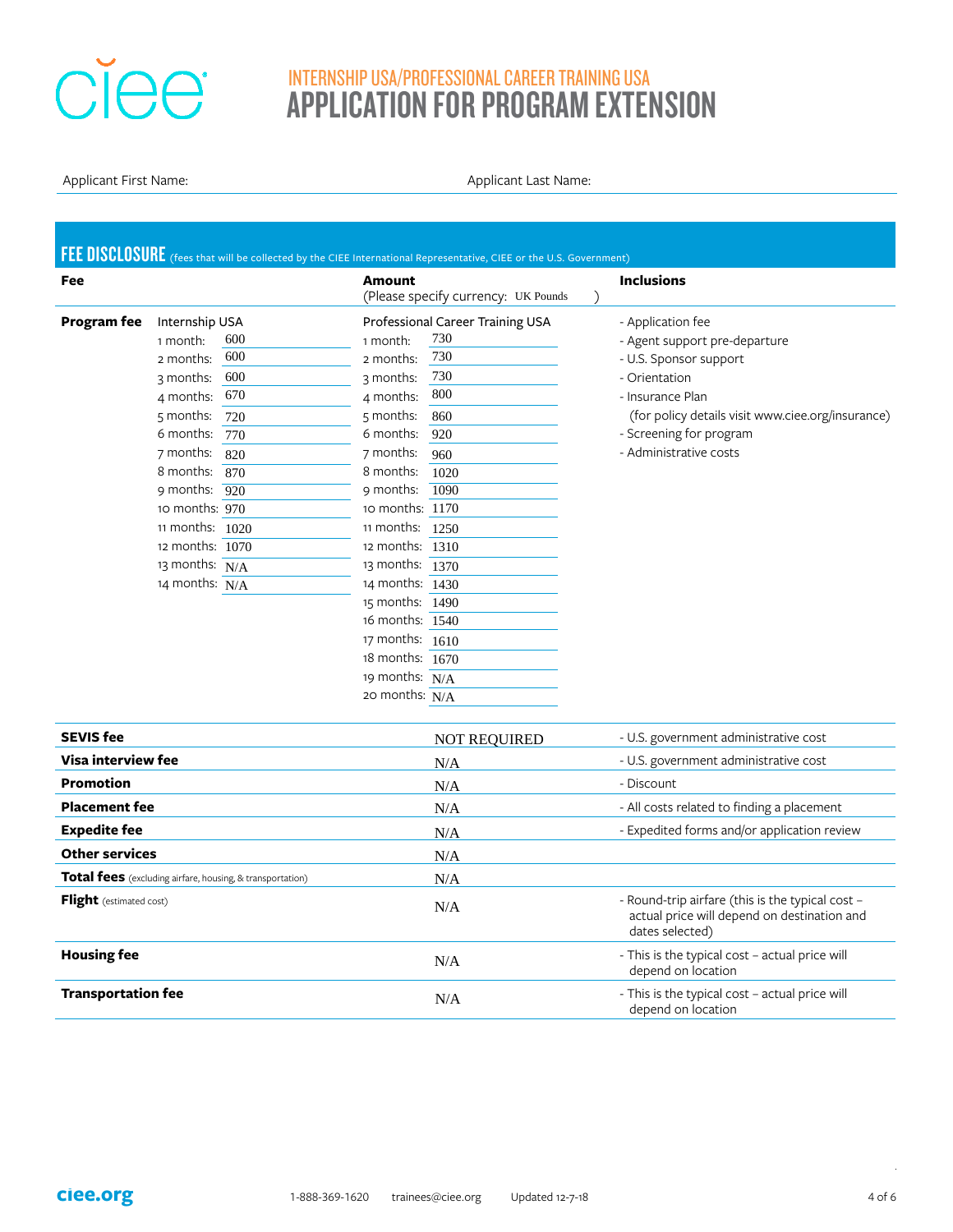

Applicant First Name: Applicant Last Name:

### FEE DISCLOSURE (Continued)

#### **Cancellation and refund policy:**

Once application has been received but BEFORE new DS-2019 has been approved and shipped: Refund of fees MINUS £400

Once application approved and DS-2019 has been printed: No refunds available

#### **Other program costs and pricing notes:**

Please see the information available in the Extending section of your specific programme page for information on extensions and travelling outside the US during an extension period

## PARTICIPANT FEE AGREEMENT

I verify that I was provided with a copy of the CIEE Internship USA & Professional Career Training USA application, which includes the full terms and conditions for the program. I confirm that I have reviewed the complete pricing information in this document and fully understood the costs of the program before I paid a non-refundable deposit. I understand that stipends might not cover the entirety of program and living expenses and that I should have access to additional personal funds.

Except as specifically modified herein, the terms of the CIEE Internship USA & Professional Career Training USA application I previously signed remain in full force and effect.

Name Printed:

Signature: Signature: Date (MM/DD/YYYY):